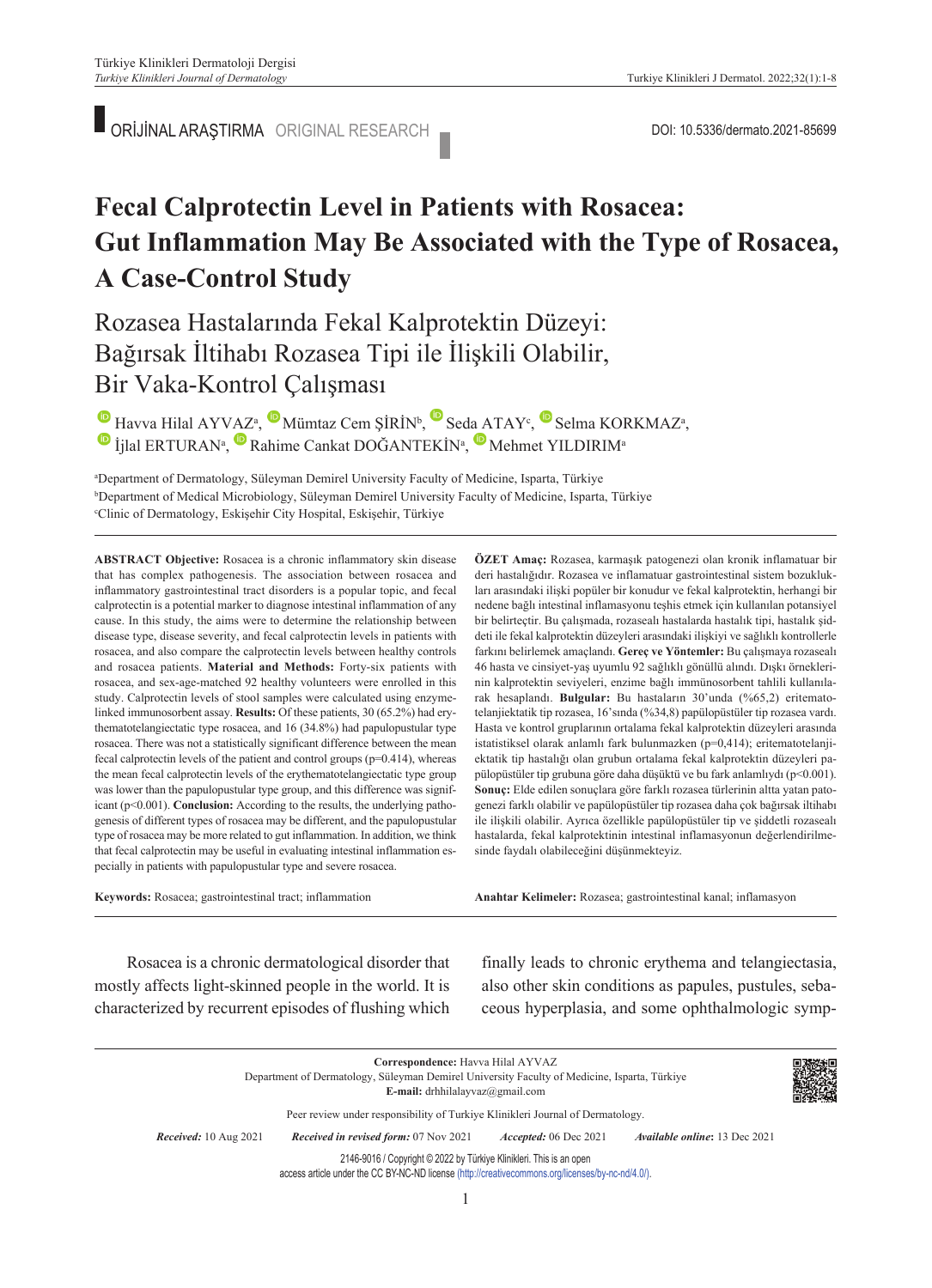toms[.1,2](#page-6-0) Rosacea negatively affects the lives of patients due to its cosmetic effects and symptoms.<sup>3</sup>

The exact etiopathogenesis of rosacea has not been elucidated. There is some evidence implicate that dysregulated production and secretion of inflammatory cytokines, abnormal neurovascular activation, and overgrowth of microorganisms that are normally found on the skin have roles in the pathogenesis of rosacea.<sup>4</sup> It was also shown that the underlying mechanisms of dermatological diseases are influenced not only by skin microbiota but also by gut microbiota.<sup>2</sup> Authors alleged that intestinal bacteria can activate the plasma kallikrein-kinin pathway which leads to burning, stinging, and flushing symptoms of rosacea due to the episodes of neurogenic inflammation[.5](#page-6-0) Moreover, many studies reported a strong association between rosacea and inflammatory gastrointestinal (GI) tract disorders[.6,7](#page-6-0)

Calprotectin is a member of the calcium-binding calgranulin protein family found in the neutrophils, with a proportion of 40-60% of the whole cytosolic proteins, and also found in macrophages, monocytes, and gut epithelial cells.<sup>8</sup> It can be measured in plasma, urine, and feces, and when there is inflammation, concentration of calprotectin is expected to increase.<sup>9</sup> Authors claimed that fecal calprotectin shows the neutrophil inflammation level in the gut and, can be a useful marker to discriminate inflammatory bowel diseases (IBD) from irritable bowel syndrome (IBS). Moreover, it has the potential to serve as a screening test to diagnose intestinal inflammation of any cause.<sup>10</sup>

To the best of our knowledge, there is only one study about fecal calprotectin levels in patients with rosacea[.11](#page-6-0) The present study was conducted to investigate possible associations between rosacea and the gut further. Thus, fecal calprotectin levels were compared between rosacea patients and healthy controls, also evaluated according to disease severity, the subtype of rosacea, and more variables among the patient group.

### MATERIAL AND METHODS

**Study population:** Patients with rosacea, aged over 18-under 65, presenting to the Dermatology Outpatient Clinic of Süleyman Demirel University Hospital between January 2020 and January 2021, and sex-age-matched healthy controls were considered for this study. Patients with a history of cardiovascular or cerebrovascular events, active gut symptoms (dyspepsia, constipation, diarrhea), active infection and systemic diseases (diabetes mellitus, hypertension, etc.) or skin diseases other than rosacea, and regular drug intake for any reason were excluded. But participants who have smoking and/or alcohol drinking habits (except excessive intakes) were not excluded. Also, antibiotic or probiotic use in the last month was questioned and these patients were excluded or postponed at least one month. The participants were also checked for a history of colonoscopies, or diagnoses of IBD and IBS.

Detailed medical histories of patients were taken, and skin examinations were performed. Two common types of rosacea (erythematotelangiectatic and papulopustular types) according to the National Rosacea Society Expert Committee were noted[.12](#page-6-0) There has been no included patients with other rare types (phymatous and/or ocular) of rosacea in this study.

The severity of rosacea symptoms was assessed by Rosacea Clinical Scorecard on a 4-point scale where absent means 0, mild does 1, moderate does 2, and severe means 3 points. The Physician's Global Assessment and patient's global assessment are also 4-point scales[.13](#page-6-0) According to these scales, patients were subdivided into 3 categories, and evaluation was done considering this subdivision: patients with mild, moderate, or severe disease.

**Stool samples:** Stool samples were collected from all participants and were stored at -80 ºC until analysis. After thawing of the samples, extraction, homogenization, and dilution steps were performed manually following the kit protocol. The fecal calprotectin levels were determined by using an available enzyme-linked immunosorbent assay (ELISA) kit (Ridascreen Calprotectin, R-Biopharm AG, Darmstadt, Germany). The assay procedure was a quantitative sandwich ELISA technique using a microplate that was precoated with specific monoclonal antibodies. All steps of the ELISA (reagent dispensing, incubation, washing, reading, and calculating re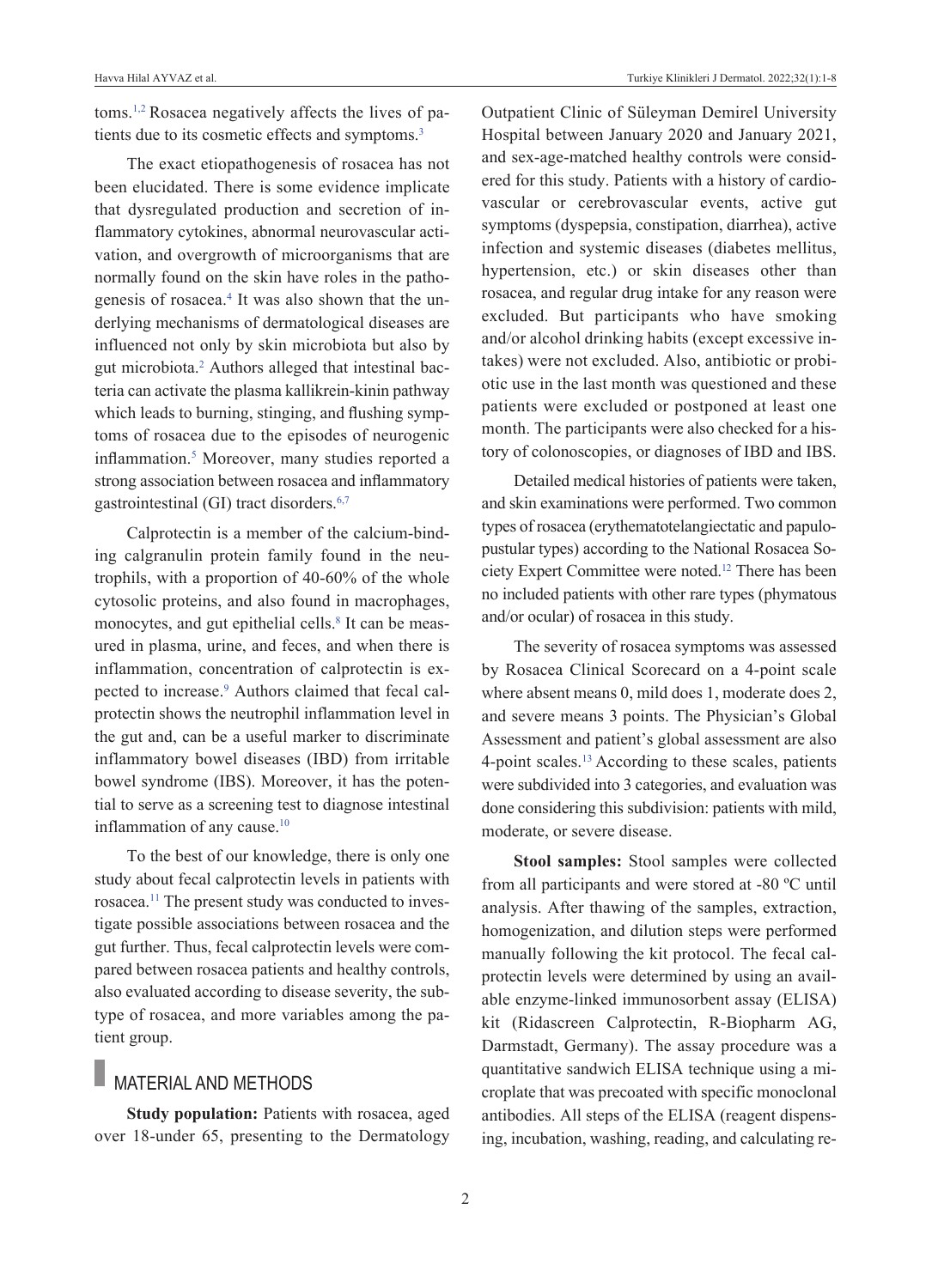sults) were performed using an automated ELISA analyzer (Triturus, Grifols, Barcelona, Spain). Optical density (absorbance) was measured spectrophotometrically at 450 nm. The calprotectin concentration in each sample was determined by plotting a standard curve based on the standard concentrations and their corresponding optical densities. The measured absorbance was proportional to the calprotectin concentration present in the sample. The fecal calprotectin levels were expressed in mg/kg.

### STATISTICAL ANALYSES

Data were analyzed using SPSS v. 20 (SPSS Inc.- Chicago, Illinois, USA). The values of descriptives were presented as mean, standard deviation, median, min and max. For analysis of continuous variables across groups; first the distribution characteristics were examined with the Shapiro-Wilk test. It is used Mann-Whitney U or Kruskal-Wallis test according to the number of groups for non-parametric distributions and independent samples t-test for normal distributed 2 groups. Also, Spearman correlation analysis was performed for 2 continuous/scale type variables. In all analyses, the p-value of  $\leq 0.05$  means significant.

**Ethics Committee Approval:** This prospective case-control study was reviewed by the Ethics Committee of Süleyman Demirel University Faculty of Medicine Clinical Research and approved by the report of decision number 334 on 05.12.2019. This study protocol was consistent with the Declaration of Helsinki.

# RESULTS

Forty-six patients with rosacea and 92 healthy controls who provided informed consent were included.  $22.2\%$  (n=10) of the patients were male and  $77.8\%$ (n=35) of the patients were female, whereas in the control group 23.3% (n=21) of the participants were male and, 76.7% (n=69) were female. The mean age of rosacea patients and healthy control subjects were  $43.8\pm13.3$  and  $42.9\pm13.8$  years, respectively. There was no significant difference seen between the groups according to age and gender ( $p=0.320$ ,  $p=0.93$ , respectively). Of these patients, 30 (65.2%) had erythematotelangiectatic type rosacea, and 16 (34.8%) had papulopustular type rosacea. There have been no included patients with ocular and/or phymatous rosacea. Rosacea patients had higher body mass index **(**BMI) than the control group  $(26.2 \text{ kg/m}^2 \text{ vs } 24.9 \text{ kg/m}^2)$ , but the difference was not significant  $(p=0.129)$ . Descriptive features of the participants were given in [Table 1.](#page-2-0)

<span id="page-2-0"></span>The mean of fecal calprotectin levels in the patient group was  $25.32 \ (\pm 31.01)$  whereas in the control group it was  $20.50$  ( $\pm$ 19.50), and there was no significant difference seen between the 2 groups (p=0.414) [\(Table 2\)](#page-3-0). Furthermore, the fecal calprotectin levels of the patients were also evaluated according to the subtype of rosacea (erythematotelangiectatic or papulopustular types), the severity of the disease (as mild, moderate, severe disease subgroups), gender, smoking, and alcohol habits. There

| <b>TABLE 1:</b> Baseline characteristics of the study groups.           |                                                          |                                      |                      |         |  |
|-------------------------------------------------------------------------|----------------------------------------------------------|--------------------------------------|----------------------|---------|--|
|                                                                         | Patient group (n=46)                                     |                                      |                      |         |  |
|                                                                         | Erythematel. type <sup><math>\dagger</math></sup> (n=30) | Papulopust. type <sup>‡</sup> (n=16) | Control group (n=92) | p value |  |
| Age, years                                                              | $43.8 \pm 13.3$                                          |                                      | $42.9 \pm 13.8$      | 0.320   |  |
| Female, n (%)<br>Male, n (%)                                            | 38 (82.6)                                                |                                      | 74 (80.4)            | 0.93    |  |
|                                                                         | 8(17.4)                                                  |                                      | 18 (19.6)            |         |  |
| BMI, kg/m <sup>2</sup> BMI, kg/m <sup>2</sup>                           | $26.2 + 4.64$                                            |                                      | $24.9 + 4.41$        | 0.129   |  |
| Duration of disease, years                                              | $7±5.3(1-20)$                                            | $6.5 \pm 6.9$ (1-25)                 |                      |         |  |
| Mild disease, n (%)<br>Moderate disease, n (%)<br>Severe disease, n (%) | 15(50)<br>15(50)                                         | 6(37.5)<br>6(37.5)<br>4(25)          |                      |         |  |
| Smoking, n (%)                                                          | 8(17.4)                                                  |                                      | 36(39.1)             | 0.017   |  |
| Use alcohol, n (%)                                                      | 2(4.35)                                                  |                                      | 9(9.78)              | 0.336   |  |

† Erythematelangiectatic type; ‡ Papulopustular type; BMI: Body mass index.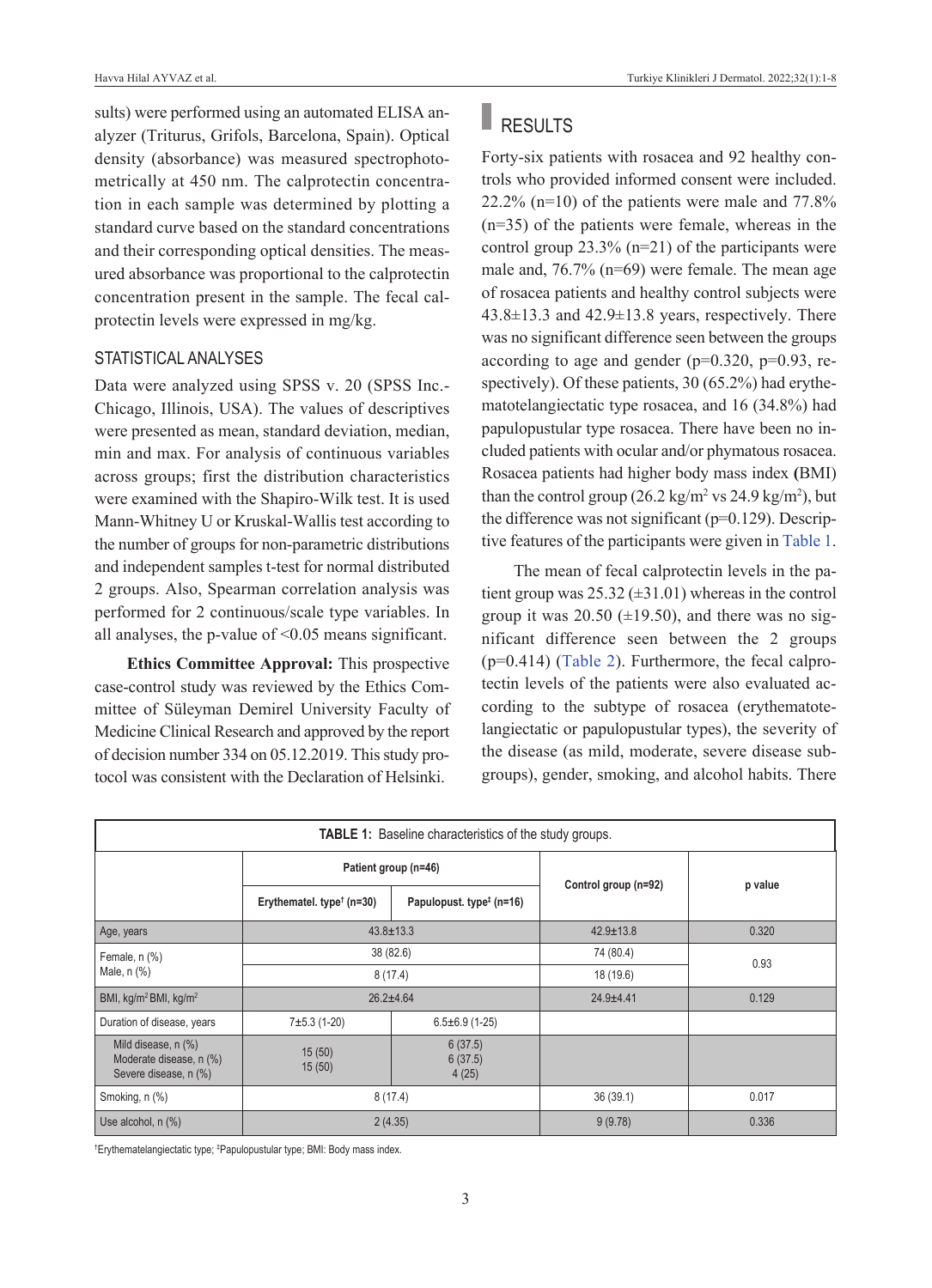| <b>TABLE 2:</b> Comparison of fecal calprotectin levels between the study groups. |                      |                      |         |  |
|-----------------------------------------------------------------------------------|----------------------|----------------------|---------|--|
|                                                                                   | Patient group (n=46) | Control group (n=92) | p value |  |
| Fecal calprotectin                                                                | $25.32 \pm 31.01$    | $20.50 \pm 19.50$    | 0.414   |  |

was also no significant difference according to gender, age and BMI between erythematotelangiectatic or papulopustular type patients (p=0.694, p=0.296, and p=0.124 respectively) [\(Table 3\)](#page-3-1). The mean fecal calprotectin levels of the papulopustular type group was higher than the erythematotelangiectatic type group-and there was a significant difference between the 2 groups  $(p<0.001)$  [\(Table 4,](#page-3-2) [Figure 1\)](#page-4-0). Interestingly, according to smoking habits, in the smoker <span id="page-3-0"></span>group, the mean fecal calprotectin level was increased more with a significant difference (p=0.008) [\(Table 4,](#page-3-2) [Figure 2\)](#page-4-1).

<span id="page-3-2"></span><span id="page-3-1"></span>When the fecal calprotectin levels were compared among patients according to gender, the severity of the disease (mild, moderate, and severe), and alcohol habits, again no significant difference was seen in terms of each of these variables [\(Table 4\)](#page-3-2).

| TABLE 3: Comparison of gender, age and BMI among the patient group. |                                                          |                                      |         |  |
|---------------------------------------------------------------------|----------------------------------------------------------|--------------------------------------|---------|--|
|                                                                     | Disease subtype                                          |                                      |         |  |
|                                                                     | Erythematel. type <sup><math>\dagger</math></sup> (n=30) | Papulopust. type <sup>#</sup> (n=16) | p value |  |
| Female                                                              | 24                                                       | 14                                   | 0.694   |  |
| Male                                                                | 6                                                        |                                      |         |  |
| Age (mean)                                                          | $45.4 \pm 12.7$                                          | $40.8 \pm 16.1$                      | 0.296   |  |
| BMI (mean)                                                          | $25.2 \pm 3.48$                                          | $27.8 \pm 6.48$                      | 0.124   |  |

† Erythematelangiectatic type; ‡ Papulopustular type; BMI: Body mass index

| <b>TABLE 4:</b> Comparison of fecal calprotectin levels according to type and severity of disease, smoking habit,<br>and gender among the patient group. |                          |                   |        |                |                |              |
|----------------------------------------------------------------------------------------------------------------------------------------------------------|--------------------------|-------------------|--------|----------------|----------------|--------------|
|                                                                                                                                                          | Fecal calprotectin level |                   |        |                |                |              |
|                                                                                                                                                          | n                        | Mean              | Median | <b>Minimum</b> | <b>Maximum</b> | p value      |
| Type of the disease                                                                                                                                      |                          |                   |        |                |                |              |
| Erythematel. type                                                                                                                                        | 30                       | $13.28 + 5.41$    | 12.25  | 7.00           | 29.70          | $< 0.001$ ** |
| Papulopust. type                                                                                                                                         | 16                       | 47.89±44.67       | 37.30  | 4.00           | 156.00         |              |
| Severity of the disease                                                                                                                                  |                          |                   |        |                |                |              |
| Mild                                                                                                                                                     | 21                       | $25.03 \pm 32.6$  | 13.50  | 8.00           | 156.00         | 0.427        |
| Moderate                                                                                                                                                 | 21                       | $23.10 \pm 30.9$  | 15.60  | 4.00           | 152.00         |              |
| Severe                                                                                                                                                   | 4                        | 38.45±25.8        | 37.30  | 8.00           | 71.20          |              |
| Smoking habit                                                                                                                                            |                          |                   |        |                |                |              |
| Active smoker                                                                                                                                            | 8                        | $10.53 + 2.74$    | 10.10  | 8.00           | 15.60          | 0.008        |
| Non-smoker                                                                                                                                               | 38                       | $28.43 \pm 33.33$ | 16.85  | 4.00           | 156.00         |              |
| Gender                                                                                                                                                   |                          |                   |        |                |                |              |
| Female                                                                                                                                                   | 38                       | $26.53 \pm 32.84$ | 15.20  | 4.00           | 156.00         | 0.400        |
| Male                                                                                                                                                     | 8                        | $19.56 \pm 21.13$ | 12.25  | 8.00           | 71.20          |              |
| Alcohol use                                                                                                                                              |                          |                   |        |                |                |              |
| Active drinker                                                                                                                                           | $\overline{2}$           | $10.70 + 2.12$    | 10.70  | 9.20           | 12.20          | $0.010*$     |
| Non-drinking                                                                                                                                             | 44                       | 25.98±31.56       | 14.40  | 4.00           | 156.00         |              |

\*: p<0.05, \*\*: p<0.001.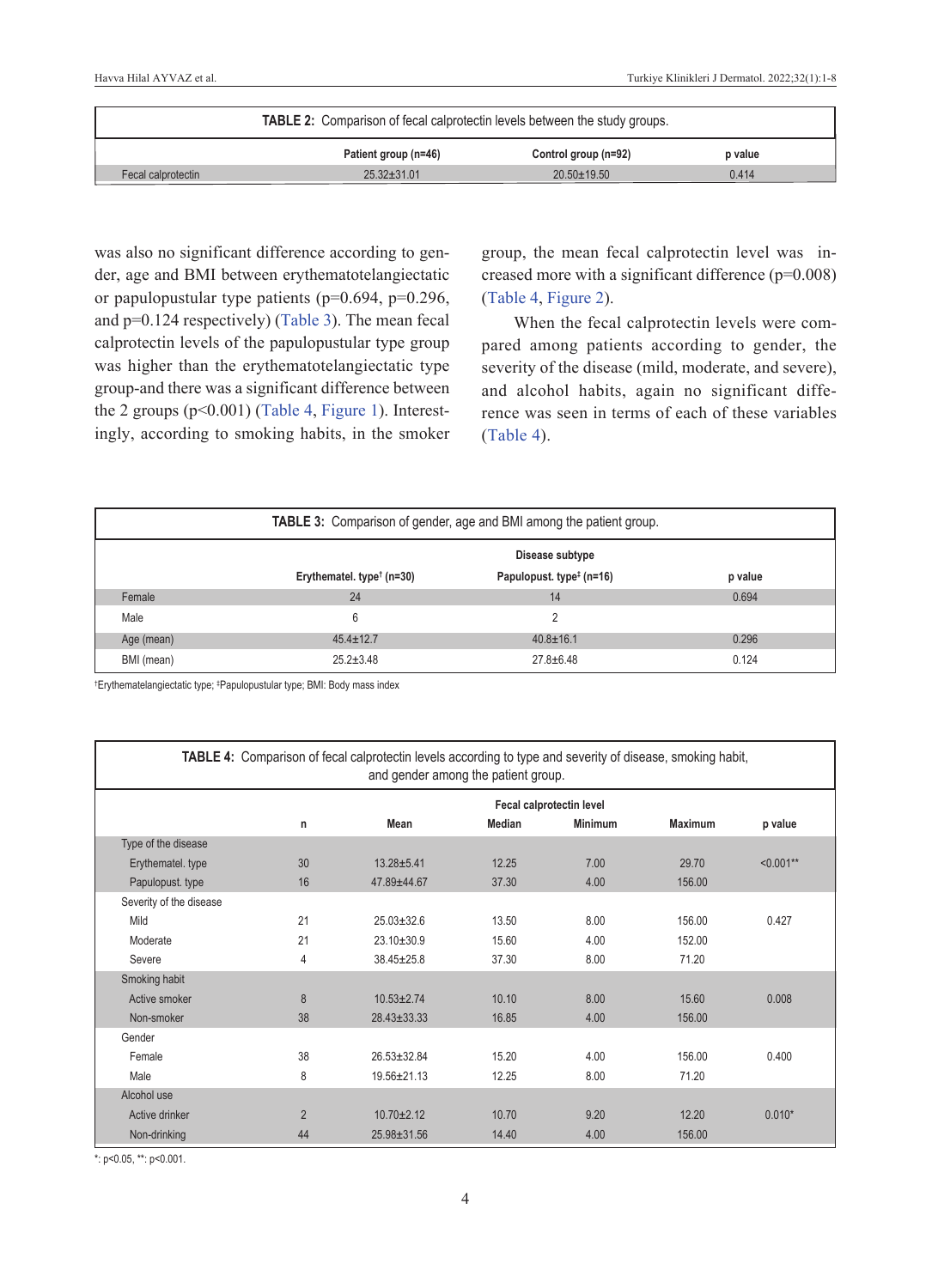

FIGURE 1: Comparison of fecal calprotectin levels according to the type of disease.



**FIGURE 2:** Comparison of fecal calprotectin levels according to smoking habit in the patient group.

### **DISCUSSION**

We stated that the level of fecal calprotectin was significantly higher in the patients with papulopustular type rosacea than those with erythematelangiectatic type rosacea. Even though no statistically significant difference was shown between the fecal calprotectin levels of the patient group and the control group, these results may show us there could be different mechanisms in the pathogenesis of subtypes of rosacea, and the papulopustular type of rosacea may be more related to gut inflammation rather than the erythematelangiectatic type.

The exact underlying pathogenesis of rosacea has not been fully understood, but it is thought that rosacea results from multiple factors including genetic susceptibility, abnormal neurovascular signaling, the dysregulated immune system, and overgrowth of skin organisms.<sup>3,14</sup> Furthermore, alteration in the gut microbiome has also been blamed for the pathogenesis of rosacea and, a study revealed that certain bacteria were shown more abundant in patients with rosacea, whereas other bacteria populations were less than controls[.15](#page-6-0) In that study, the results of patients were not classified according to the subtypes of rosacea, and the comparison was made only between healthy controls and patients. If classification was made according to the disease type, the presence of abundant bacteria may be found as associated with the rosacea type, especially with the papulopustular type, similar to our study.

<span id="page-4-1"></span><span id="page-4-0"></span>Besides, a meta-analysis investigating common etiologic factors and conditions between rosacea and IBD showed that genetic susceptibility, alterations in innate and adaptive immunity, common risk factors such as obesity, smoking and, small intestinal bacterial overgrowth may be the shared factors in the etiopathogenesis of both diseases[.16](#page-6-0) However, in this study, we found a significant difference between the fecal calprotectin levels of the 2 groups in terms of smoking habits. In the literature, we can see that the effects of smoking on the GI tract issue are contradictory. Some authors claimed that smoking may promote intestinal inflammation, can change the mucosal repair process in the gut and, might cause oversecretion of gastric acid and increases the probability of *Helicobacter pylori* infection and more; whereas some say that smoking is strongly associated with a lower incidence of ulcerative colitis[.17-19](#page-6-0) Until now, no mechanism has been defined that can fully explain this contradictory situation. The promotion of gut inflammation by smoking may cause higher levels of fecal calprotectin levels in our healthy control group. For this reason, our results should be supported by future studies comparing smoker versus non-smoker patients and non-smoker healthy controls, as well.

In a cohort study of patients with rosacea, the prevalence of IBDs, celiac disease, small intestinal bacterial overgrowth, and *H. pylori* infection were found all higher among patients with rosacea as compared with healthy controls[.20](#page-6-0) Likewise, Wu et al. reported that patients with rosacea may have an increased risk of having IBD[.7](#page-6-0) Furthermore, Spoendlin et al. stated that patients with IBD may be more likely to develop rosacea particularly during phases of increased IBD-associated GI tract inflammation[.21T](#page-6-0)he results of all these studies observing the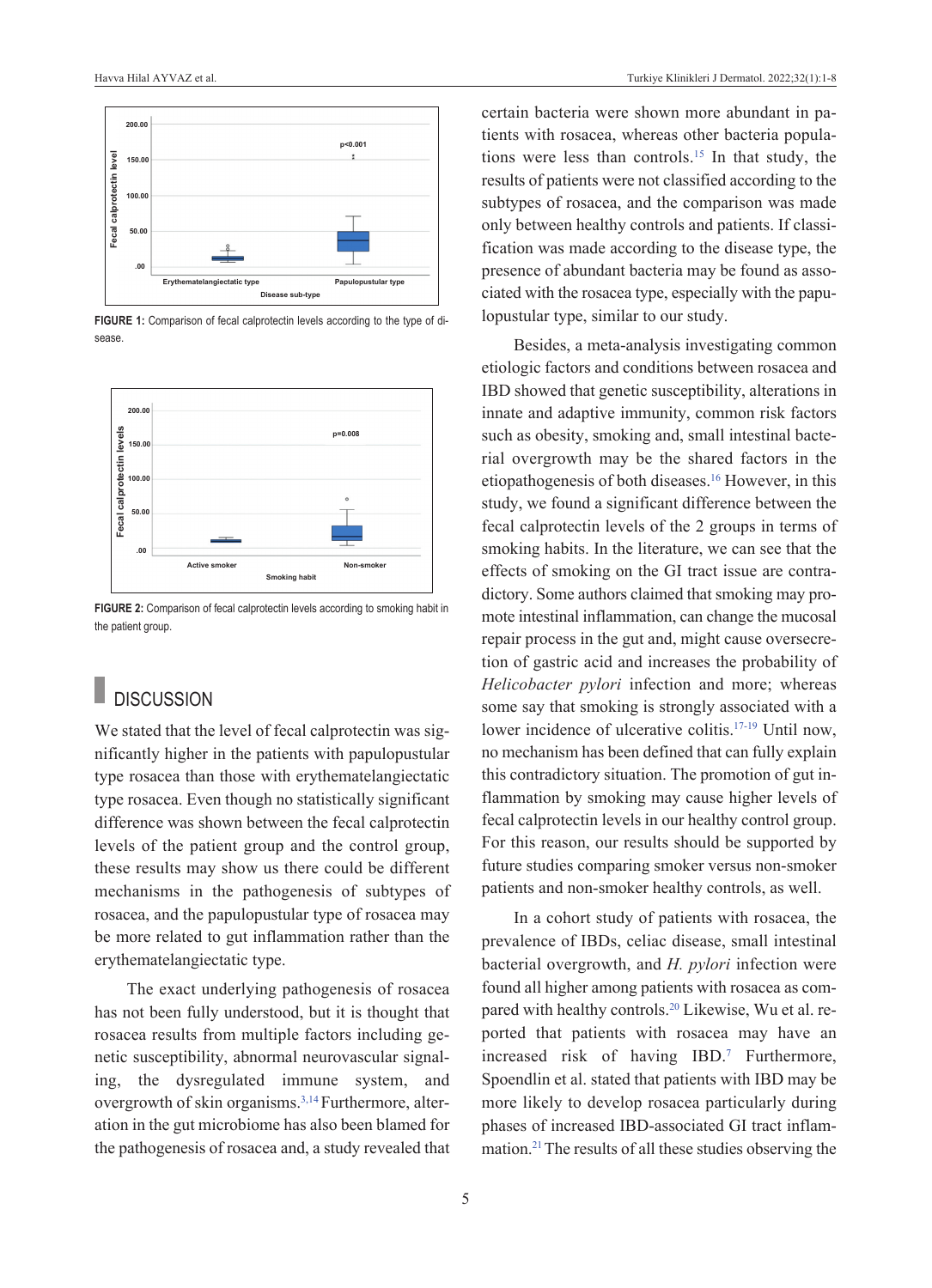association between rosacea and inflammation of the gut were compatible with the "skin-gut axis". This opinion proposed that GI dysbiosis affects the skin via immunologic, metabolic, and neurogenic pathways[.22](#page-6-0)Moreover, a recent study by Yilmaz et al. reported that there may be a relationship between rosacea clinic and intestinal dysbiosis as a result of increased and decreased bacterial groups.<sup>23</sup> The reason we did not find a significant result on this subject between our study groups may be the low total number of patients and few patients with severe disease and, smoking may increase the fecal calprotectin levels especially in the control group.

In a recently published study by Aksu Çerman et al, fecal calprotectin levels were significantly higher in rosacea patients than in controls.<sup>11</sup> This study included 47 patients and 39 healthy controls, and evaluated GI symptoms between the 2 groups with the Gastrointestinal Symptom Rating Scale (GSRS), as well as fecal calprotectin. GSRS scores were also significantly higher in the patient group. According to the results of this study, unlike our results, they claimed that fecal calprotectin can be used for the evaluation and early detection of GI symptoms in patients with rosacea. Although the sample size in this study was smaller than ours, patients with rosacea had a more severe disease than ours, which may affect the results.

The concentration of fecal calprotectin was associated with infiltration of the intestinal mucosa by neutrophils. In addition, in IBDs, calprotectin was shown to be significantly correlated with clinical activity and also histopathological.<sup>24,25</sup> So, fecal calprotectin seems like a useful parameter in the diagnosis of the disease, estimation of relapse, and monitoring of IBDs[.24](#page-6-0) Besides that, fecal calprotectin is an inflammatory marker that not only diagnostic for IBDs but also in inflammation-associated diseases[.26](#page-6-0) It was evaluated in many dermatological diseases such as hidradenitis suppurativa (HS), Behçet's disease, psoriasis, scleroderma and atopic dermatitis[.27-32](#page-6-0)

In a study from our country involving 50 patients with HS, patients with active disease had significantly higher fecal calprotectin levels compared to the patients with stable disease. $27$  In addition, similar to our results, in that study, no significant difference was shown in fecal calprotectin levels between the patients and the healthy controls. In contrast, Kluger et al. did not show any higher fecal calprotectin levels in HS patients, even showing extra digestive symptoms.<sup>28</sup>

Adarsh et al. stated that fecal calprotectin level was high in 29 (58%) patients with psoriatic arthritis, 26 (26%) with psoriasis and three (10%) with IBS. Interestingly, sigmoid colonoscopies of 8 of these psoriasis patients with high fecal calprotectin levels revealed normal macroscopic findings even they had microscopic inflammation findings[.29](#page-6-0) 

Özşeker and et al. found significantly more elevated levels of fecal calprotectin in patients with Behçet's disease compared with controls[.31](#page-6-0) They also showed that in patients who have GI involvement of Behçet's disease had higher fecal calprotectin levels compared to the patients without any GI involvement. Therefore, they reported that fecal calprotectin could be used as an important leading marker in the clinical evaluation of underlying GI inflammation even in cases without any symptoms.

In a recent study evaluating the possible predictive role of fecal calprotectin in small intestinal bacterial overgrowth diagnosis in patients with systemic sclerosis, they found more elevated fecal calprotectin levels in the patient group compared to healthy controls which were significant[.30](#page-6-0)

In a study from South Korea, significantly elevated fecal calprotectin levels were seen in atopic dermatitis patients with severe disease than with mild disease and, they reported fecal calprotectin might be used to determine the clinical activity of atopic dermatitis in children.<sup>9</sup> In another study, Kim et. al showed that in murine models with induced atopic dermatitis, the fecal calprotectin levels decreased significantly after the administration of probiotics as well as attenuation of epidermal skin lesions. In the same way as previous studies, they reported that fecal calprotectin might be an essential marker to evaluate the inflammation of the gut.<sup>32</sup>

Our study is a cross-sectional study with relatively low number of participants. There should be an equal number of patients in each type of rosacea,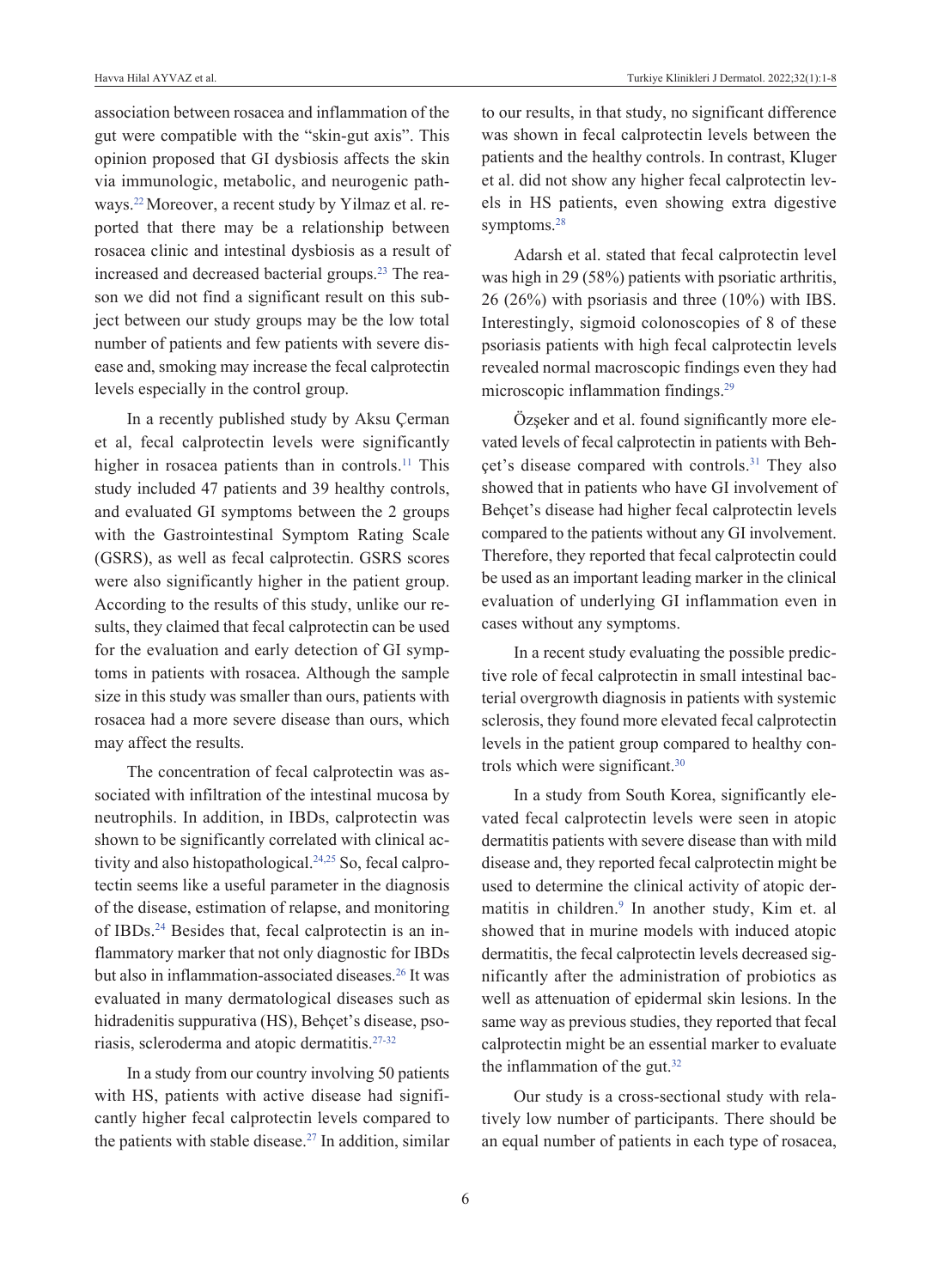but in the present study, only patients with erythematelangiectatic and papulopustular types were included, not the ocular and/or phymatous types. Also, smoking was not an exclusion criterion in the selection of a healthy control group. Therefore, our results should be confirmed by future prospective studies with more participants.

### **CONCLUSION**

The results of our study revealed that there could be different mechanisms in the pathogenesis of different types of rosacea, and the papulopustular type of rosacea may be more related to gut inflammation. There is only one study in the literature evaluating the fecal calprotectin level in rosacea.<sup>11</sup> As far as we know, this study is the second study on this subject. Our results revealed one more possible link between the especially papulopustular type of rosacea and gut inflammation even there was no significant difference between the patients and healthy controls. The treatment options of rosacea are limited, and some patients have a refractory condition to the conventional treatments. Increased understanding of the pathogenesis of rosacea will contribute to the development of novel therapeutics especially according to the subtype of the disease. Furthermore, as the relationship between rosacea and intestine shown in many previous studies is clarified, dietary modifications or recommendations which can reduce both symptoms and intestinal inflammation may become an absolute and the first base of the management of rosacea.

#### *Source of Finance*

*During this study, no financial or spiritual support was received neither from any pharmaceutical company that has a direct connection with the research subject, nor from a company that provides or produces medical instruments and materials which may negatively affect the evaluation process of this study.* 

#### *Conflict of Interest*

*No conflicts of interest between the authors and / or family members of the scientific and medical committee members or members of the potential conflicts of interest, counseling, expertise, working conditions, share holding and similar situations in any firm.* 

#### *Authorship Contributions*

*Idea/Concept: Havva Hilal Ayvaz, Mümtaz Cem Şirin; Design: Havva Hilal Ayvaz; Control/Supervision: Havva Hilal Ayvaz, Mümtaz Cem Şirin; Data Collection and/or Processing: Havva Hilal Ayvaz, Mümtaz Cem Şirin, Rahime Cankat Doğantekin; Analysis and/or Interpretation: Havva Hilal Ayvaz, Seda Atay; Literature Review: Havva Hilal Ayvaz, Seda Atay; Writing the Article: Havva Hilal Ayvaz; Critical Review: Selma Korkmaz, İjlal Erturan, Mehmet Yıldırım; References and Fundings: Havva Hilal Ayvaz, Seda Atay; Materials: Havva Hilal Ayvaz, Seda Atay.* 

### **REFERENCES**

- 1. Rainer BM, Fischer AH, Luz Felipe da Silva D, Kang S, Chien AL. Rosacea is associated with chronic systemic diseases in a skin severity-dependent manner: results of a case-control study. J Am Acad Dermatol. 2015;73(4):604-8. [\[Crossref\]](https://www.sciencedirect.com/science/article/abs/pii/S0190962215018800?via%3Dihub) [\[PubMed\]](https://pubmed.ncbi.nlm.nih.gov/26256428/)
- 2. Gupta AK, Chaudhry MM. Rosacea and its management: an overview. J Eur Acad Dermatol Venereol. 2005;19(3):273-85. [\[Crossref\]](https://onlinelibrary.wiley.com/doi/10.1111/j.1468-3083.2005.01216.x) [\[PubMed\]](https://pubmed.ncbi.nlm.nih.gov/15857452/)
- 3. Two AM, Wu W, Gallo RL, Hata TR. Rosacea: Part I. Introduction, categorization, histology, pathogenesis, and risk factors. J Am Acad Dermatol. 2015;72(5):749-58; quiz 759-60. [\[Crossref\]](https://www.sciencedirect.com/science/article/abs/pii/S0190962214018751?via%3Dihub) [\[PubMed\]](https://pubmed.ncbi.nlm.nih.gov/25890455/)
- 4. Weiss E, Katta R. Diet and rosacea: the role of dietary change in the management of rosacea. Dermatol Pract Concept. 2017;7(4):31-7. [\[Crossref\]](https://dpcj.org/index.php/dpc/article/view/dermatol-pract-concept-articleid-dp0704a08) [\[PubMed\]](https://pubmed.ncbi.nlm.nih.gov/29214107/) [\[PMC\]](https://www.ncbi.nlm.nih.gov/pmc/articles/PMC5718124/)
- 5. Kendall SN. Remission of rosacea induced by reduction of gut transit time. Clin Exp Dermatol. 2004;29(3):297-9. [\[Crossref\]](https://onlinelibrary.wiley.com/doi/10.1111/j.1365-2230.2004.01461.x) [\[PubMed\]](https://pubmed.ncbi.nlm.nih.gov/15115515/)
- 6. Woo YR, Lim JH, Cho DH, Park HJ. Rosacea: molecular mechanisms and management of a chronic cutaneous inflammatory condition. Int J Mol Sci. 2016;17(9):1562. [\[Crossref\]](https://www.mdpi.com/1422-0067/17/9/1562) [\[PubMed\]](https://pubmed.ncbi.nlm.nih.gov/27649161/) [\[PMC\]](https://www.ncbi.nlm.nih.gov/pmc/articles/PMC5037831/)
- 7. Wu CY, Chang YT, Juan CK, Shieh JJ, Lin YP, Liu HN, et al. Risk of inflammatory bowel disease in patients with rosacea: Results from a na-

<span id="page-6-0"></span>tionwide cohort study in Taiwan. J Am Acad Dermatol. 2017;76(5):911- 7. [\[Crossref\]](https://www.sciencedirect.com/science/article/abs/pii/S0190962216311823?via%3Dihub) [\[PubMed\]](https://pubmed.ncbi.nlm.nih.gov/28073582/)

- 8. Ayling RM, Kok K. Fecal calprotectin. Adv Clin Chem. 2018;87:161-90. [\[Crossref\]](https://www.sciencedirect.com/science/article/abs/pii/S0065242318300404?via%3Dihub) [\[PubMed\]](https://pubmed.ncbi.nlm.nih.gov/30342711/)
- 9. Seo SC, Ahn SH, Ri S, Yoon Y, Byeon JH, Kim SH, et al. Elevated fecal calprotectin levels are associated with severity of atopic dermatitis in children. Asian Pac J Allergy Immunol. 2018;36(2):82-7. [\[PubMed\]](https://pubmed.ncbi.nlm.nih.gov/28938841/)
- 10. Premjeyanth V, Shipman AR, Shipman KE. Faecal calprotectin in dermatology practice. Clin Exp Dermatol. 2020;45(7):831-5. [\[Crossref\]](https://onlinelibrary.wiley.com/doi/10.1111/ced.14307) **[\[PubMed\]](https://pubmed.ncbi.nlm.nih.gov/32578256/)**
- 11. Aksu Çerman A, Aktaş Karabay E, Kaya HE, Türe Özdemir F, Özkur E, Erdem Y, et al. Evaluation of fecal calprotectin as a marker of gastrointestinal inflammation in rosacea: A case-control study. Dermatol Ther. 2021;34(3): e14946. [\[Crossref\]](https://onlinelibrary.wiley.com/doi/10.1111/dth.14946) [\[PubMed\]](https://pubmed.ncbi.nlm.nih.gov/33719160/)
- 12. Wilkin J, Dahl M, Detmar M, Drake L, Feinstein A, Odom R, et al. Standard classification of rosacea: Report of the National Rosacea Society Expert Committee on the Classification and Staging of Rosacea. J Am Acad Dermatol. 2002;46(4):584-7. [\[Crossref\]](https://www.sciencedirect.com/science/article/abs/pii/S0190962202426977?via%3Dihub) [\[PubMed\]](https://pubmed.ncbi.nlm.nih.gov/11907512/)